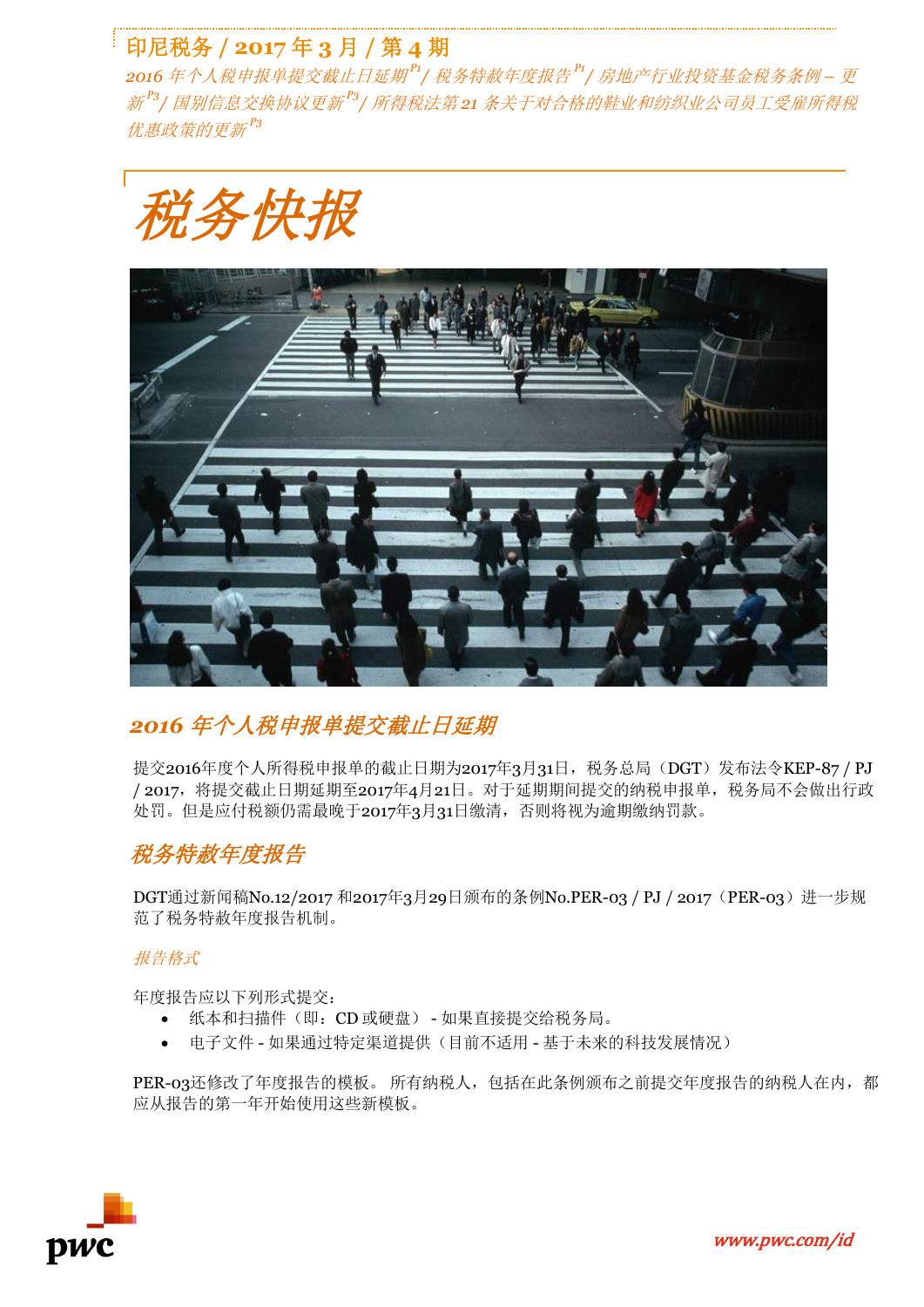#### 资产信息 – 截止日期

年度报告中包含的资产信息是指提交报告时上一个财政年度的信息,即: 如果2018年3月31日提交报告, 纳税人截止 2017年12月31日的资产信息包括2017年1月-12月财年。

然而,最终年度报告必须提供三年限制期结束时的资产信息,即:离岸资产遣返回国后三年,以及税务特赦批准 (Surat Keterangan Pengampunan Pajak / SKPP)在岸资产申报后的三年。

PER-03提供了报告期间的示例如下:

| 在岸资产申报                  | 第一阶段报告时限                                | 第二阶段报告时限                              | 第三阶段报告时限                                  | 第四阶段报告时限                          |
|-------------------------|-----------------------------------------|---------------------------------------|-------------------------------------------|-----------------------------------|
| 2016年10月10日获<br>批的SKPP  | 2016年10月10日-<br>2017年12月31日<br>(14个月)   | 2018年1月1日-12月<br>$31\Box$<br>$(12$ 个月 | 2019年1月1日-10月<br>9 <sup>1</sup><br>(10个月) |                                   |
| 2017年4月10日获批<br>的SKPP   | 2017年4月10日-<br>2017年12月31日<br>(g个月)     | 2018年1月1日-12月<br>$31\Box$<br>$(12$ 个月 | 2019年1月1日-12月<br>$31\Box$<br>$(12$ 个月     | 2020年1月1日-4月<br>$9 \Box$<br>(4个月) |
|                         |                                         |                                       |                                           |                                   |
| 境外资产回流                  | 第一阶段报告时限                                | 第二阶段报告时限                              | 第三阶段报告时限                                  | 第四阶段报告时限                          |
| 截止至2016年12月<br>31日的资产回流 | 2016年12月31日-<br>2017年12月31日<br>$(12$ 个月 | 2018年1月1日-12月<br>31日 (12个月)           | 2019年1月1日-12月<br>31日 (12个月)               |                                   |
| 截止至2017年5月31<br>日的资产回流  | 2017年3月31日-<br>2017年12月31日<br>(g个月)     | 2018年1月1日-12月<br>31日 (12个月)           | 2019年1月1日-12月<br>31日 (12个月)               | 2020年1月1日-3月<br>30日 (3个月)         |

### 提交截止日期

纳税人需要在以下日期前提交年度报告:

- 例如: 若是2017年财年为1月至12月的纳税人, 其第一份年度报告 2017年度所得税报税申报表(AITR)纳税 个人提交的截止日期为 2018年3月31日,纳税企业为2018年4月30日。
- 后续的年度报告也应在后续的AITR递交截止日期提交。

如上文所述,未能在该期限内提交年报将导致税务机关发出警告信,纳税人必须在警告信发出日起14个工作日内提交 报告。 如果未能在14个工作日内提交:

- a. 税务特赦资产申报单(Surat Pernyataan Harta untuk Pengampunan Pajak / SPHPP)中申报的净资产将被视 为截至2016财政年度的额外收入,并须缴纳所得税;从2017年1月1日起截止至签发税务评估函,其行政处罚为 每月2%,最多计算24个月;并且
- b. 此前支付的赎回金额将扣减附加的应纳税额。

PER-03补充, 若纳税人未能满足下列条件:

- a. 在截止期限内执行资产回流并按规定投资规定中所申报的海外资产和/或在规定时期内保持这些资产在印尼境 内;
- b. 回复与a项相关的警告信: 或
- c. 在警告信中规定的截止期限之前提交年度报告

税务局可以对纳税人进行税务稽查。该税务稽查可被认为是签发税务评估函的手段,以认定在SPHPP中申报的净资产 是2016年财年的额外收入。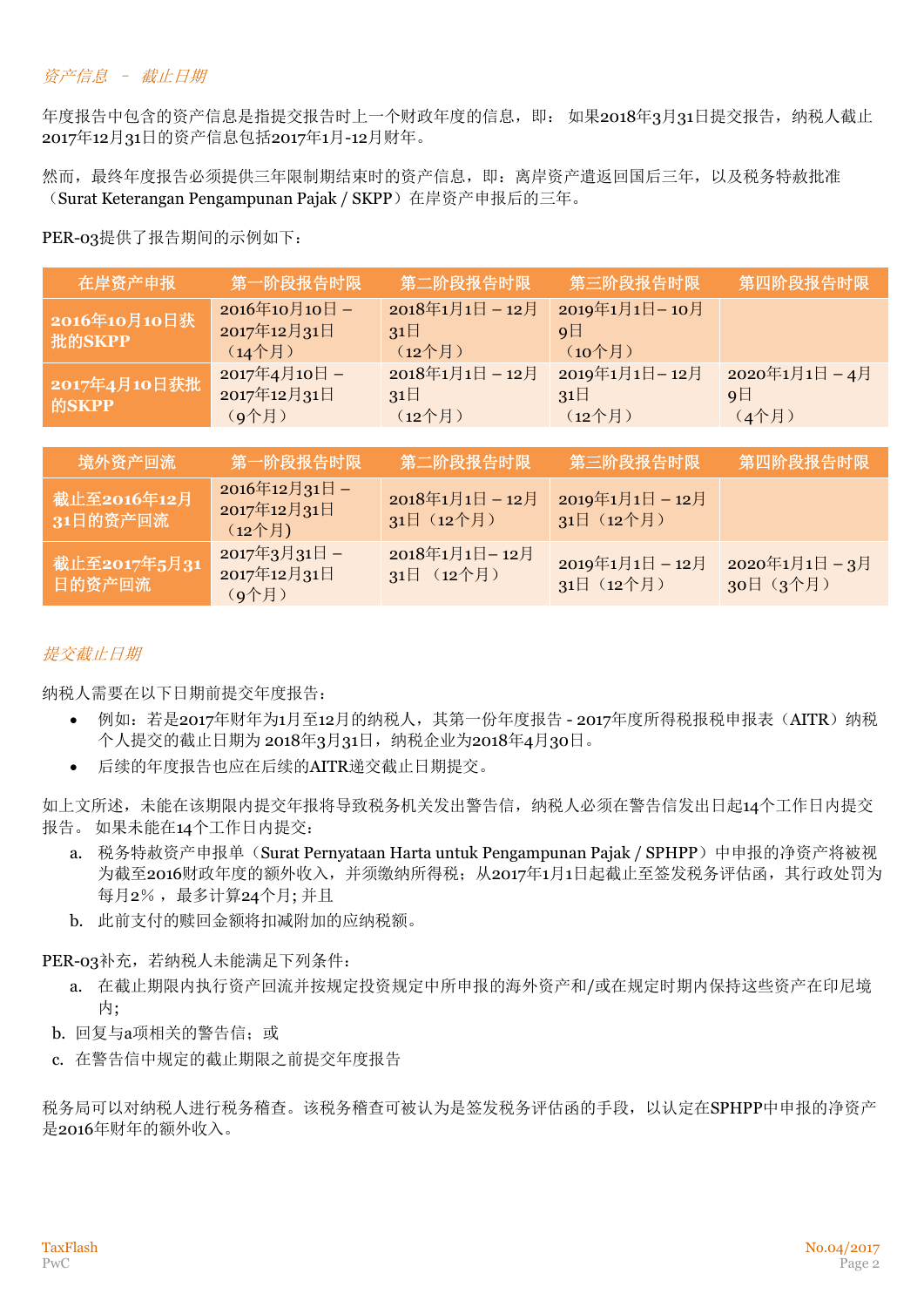# 房地产行业投资基金税务条例 – 更新

关于特定"集体投资合同形式的房地产投资基金所得税(Kontrak Investasi Kolektif - Dana Investasi Real Estate/ KIK-DIRE)", 2016年第40号政府条例(GR-40)规定: 向KIK-DIRE或特殊目的公司(SPC)转让资产所收取/取 得的收入应缴纳该资产总价值0.5%的最终税。

财政部随后于2017年3月6日发布了第37号条例 PMK.03 / 2017 (PMK-37), 以进一步规范该最终税的纳税和申报程 序,其规定与土地和建筑物转让类似。

PMK-37废除了此前财政部关于KIK-DIRE所得税和增值税的第200号条例PMK.03 / 2015(PMK-200)中的矛盾条 款。

KIK-DIRE的增值税政策仍基于PMK-200的规定保持不变,即: KIK-DIRE被认定为低风险增值税纳税人, 允许(在 税务稽查之前)先行申请增值税退税。

除了支付o.5%的最终税款的证明之外,使用该特殊税率的纳税人还应在最终报税单中附上具体文件,该文件与低风险 增值税纳税人的申请相同,包括:

- a. 金融服务管理局(Otoritas Jasa Keuangan / OJK)发行的KIK DIRE有效注册声明通知函副本;
- b. OJK澄清证明纳税人是KIK DIRE下的SPC; 以及
- c. 附有印花税的声明函,表明该SPC仅作KIK DIRE用途。

## 国别信息交换协议更新

为促进信息交换机制的发展,以及印尼已同意根据新的国际协定实施EOI条款,财政部于2017年3月6日发布了关于国 际协定中EOI程序的第39号条例PMK.03 / 2017 (PMK-39)。, 该条例将多条现行条例简化规整为一条, 如: 财政部 第60号条例[PMK.03/2014](http://www.pwc.com/id/en/taxflash/assets/taxflash_2014-07.pdf) (PMK-60)及其修订条例 - 财政部第125号条例[PMK.010 / 2015](http://www.pwc.com/id/en/taxflash/assets/english/2015/taxflash-2015-22.pdf) (PMK-125) 以及[OJK](http://www.pwc.com/id/en/taxflash/assets/english/2016/taxflash-2016--02-r.pdf)第 25号条例 [POJK.03 / 2015](http://www.pwc.com/id/en/taxflash/assets/english/2016/taxflash-2016--02-r.pdf)(POJK-25)。

PMK-39的主要程序维持与PMK-60和PMK-125不变。 其关键变化如下:

- a. 国别报告(CbCR)现已包含在EOI自动交换的文件中以年计。该程序正符合印尼于2017年1月26日签署的"多边 主管当局协议"。
- b. EOI同样可用于获得有关税务合规的信息,以防止发生逃税漏税或任何滥用税收协定的行为。
- c. 财政部将任命负责EOI的主管机关(CA)。
- d. 税务总局(DGT)将使用通过EOI交换的数据和信息作为基础税务数据。

PMK-39还包含了基于POJK-25的几项规定,以协调外国客户财务账户的EOI程序。 PMK-39采用了金融机构 (FIs),外国实体和外国客户在POJK-25中的定义。 FIs应确认外国客户所需的信息,并将信息提交给DGT或根据 POJK-25的规定提交给OJK。

关于详细的EOI程序,CA会议,国际税务审查和同步税务审查的实施条例,DGT将另行规定。

### 所得税法第 *21* 条关于对合格的鞋业和纺织业公司员工受雇所得税优惠政策的更新

2017年3月13日,财政部颁布了第40号条例PMK.03 / 2017 (PMK-40), 以进一步规范实施2016年第41号政府条例 (GR-41)- 对于合格的鞋业和/或纺织业雇员的所得税法第21条实行税收优惠政策。

GR-41规定,年度应税收入预计未达到5000万印尼盾的员工以第21条所得税的特别税率2.5%纳税。 如果实际应税收 入超过每年5000万印尼盾,则超出该部分的收入最终所得税税率为15%。 该政策适用于2016年7月至2017年12月。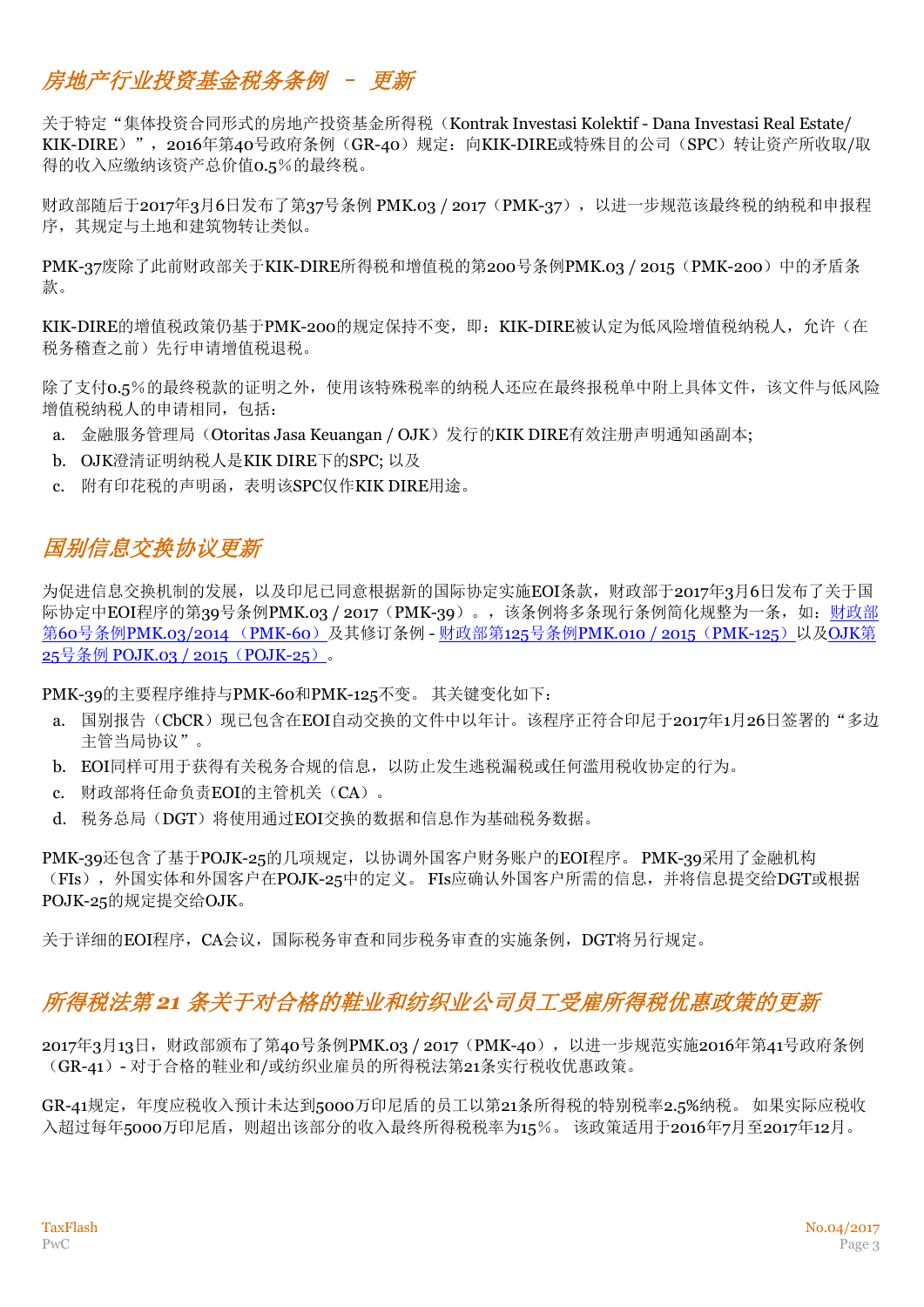PMK-40的关键更新如下:

- 符合条件的鞋类和/或纺织业列举在 PMK-40 的附件中,其依据是印度尼西亚行业分类代码。 如果满足某些要 求,这些行业将享受所得税法第 21 条的税收优惠政策。
- 由于该优惠政策仅适用于 2016 年下半年, 所以 2016 年 1-6 月的所得税仍应依照按年度基础及正常税率计算。
- 所得税法第21条, 从2016年7月至2017年3月为止, 按照正常税率计算的所得税应当修改为使用特殊税率。所有 的溢付税额将在下一个税期内进行扣除。
- PMK-40提供了2016年7月和2017年1月期间申请名单以及所得税法第21条申报单的模板。